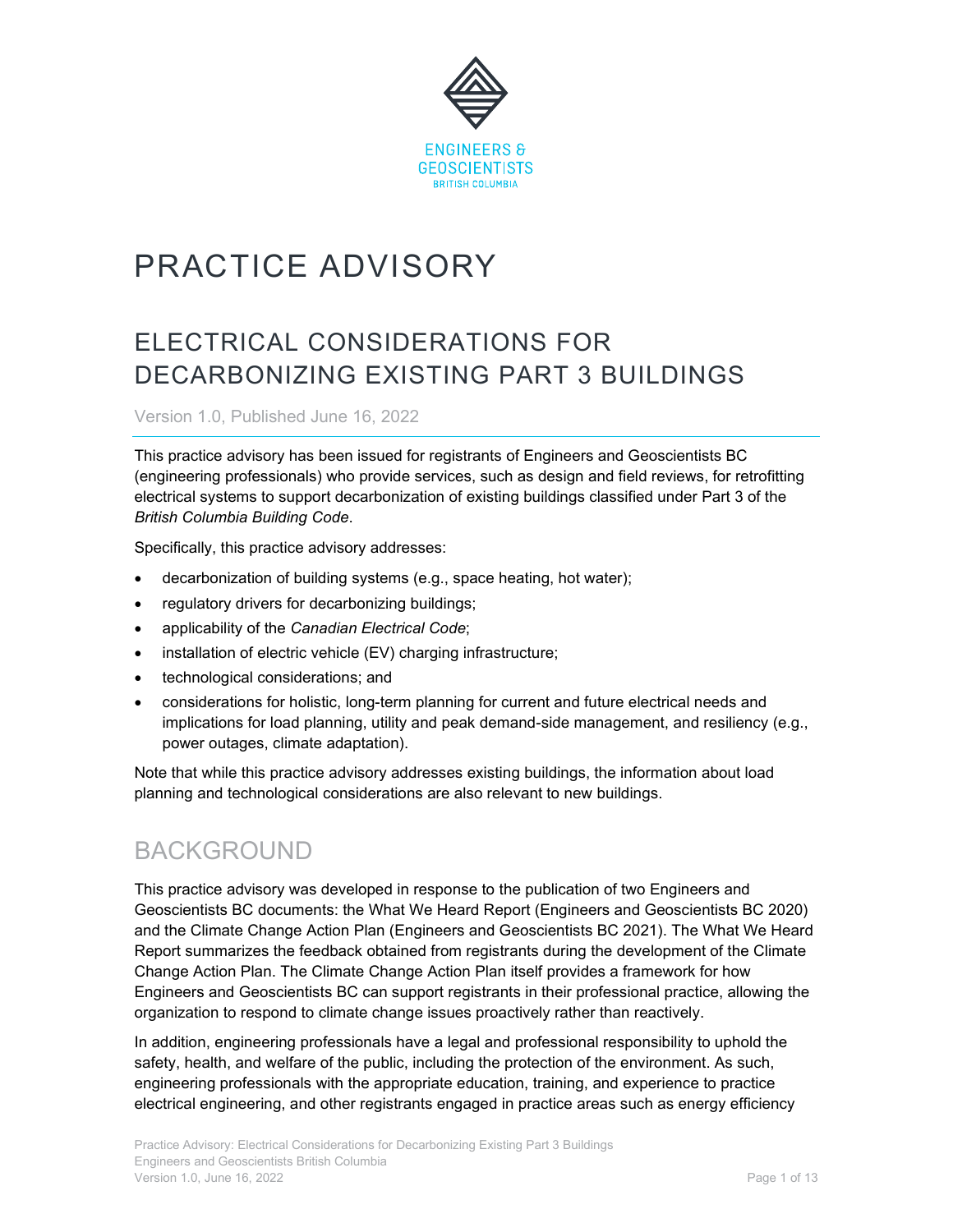and renewable energy, must be of aware of emerging practices and policies related to building and transportation decarbonization and must use a risk-based decision-making approach when providing related professional services. Two risk factors that must be considered are:

- the implications of climate change on the building design; and
- the impact of the building design on climate change.

### DEFINING BUILDING DECARBONIZATION AND RESILIENCE

In this advisory, the word "decarbonization" refers to taking actions to reduce greenhouse gas (GHG) emissions produced over the lifecycle of a building and by related transportation systems; for example, by installing EV-charging infrastructure.

This advisory focuses on electrical considerations for building decarbonization strategies. While numerous strategies are available—like choosing materials with lower embodied emissions or using drop-in fuel replacements such as renewable natural gas—this advisory focuses primarily on those that impact a building's electrical infrastructure, consumption, and demand, and those that reduce a building's operational carbon emissions.

Increased electrification is a core component of a decarbonization strategy and involves switching from combusting fossil fuels for energy end uses (e.g., for building mechanical systems or vehicles) to using low-carbon electricity to efficiently provide energy end uses.

In addition, there is increasing demand for climate-resilient buildings that provide cooling, improve air filtration (e.g., in wildfire smoke events), and increase local resiliency in response to power outages. Building systems in British Columbia (BC) need to be constructed to be more resilient to climate change-related effects, as the province is already experiencing frequent, devastating, extreme climate events, including wildfires and heat waves.

### KEY POLICY DRIVERS OF BUILDING DECARBONIZATION

Existing and anticipated regulations, policies, and incentives at the municipal, provincial, and federal levels of government are driving building decarbonization.

The Province of BC has legislated targets to reduce GHG emissions to 40% below 2007 levels by 2030, 60% by 2040, and 80% by 2050. The provincially-adopted sectoral targets for the categories of "Buildings and Communities" and "Transportation" commit to GHG reductions of 59% to 64% and 27% to 32% below 2007 levels, respectively, by 2030, (Province of BC 2021a). Planned increases to the provincial carbon tax will further drive the need for decarbonization.

The Province's CleanBC strategy includes a goal to retrofit millions of square metres of commercial space with electric space heating (e.g., heat pumps) by 2030. In the CleanBC Roadmap to 2030, the Province further commits to requiring that all space- and water-heating equipment sold and installed in BC after 2030 is to exceed 100% efficiency (i.e., conventional combustion equipment may no longer be installed) (Province of BC 2021b). The Province has similarly committed to zeroemissions transportation (e.g., plug-in electric transportation). The Roadmap to 2030 document, which is informed by the current *Zero-Emission Vehicles Act*, commits to requiring 90% of new vehicles sold to be zero-emission vehicles by 2030, and 100% by 2035.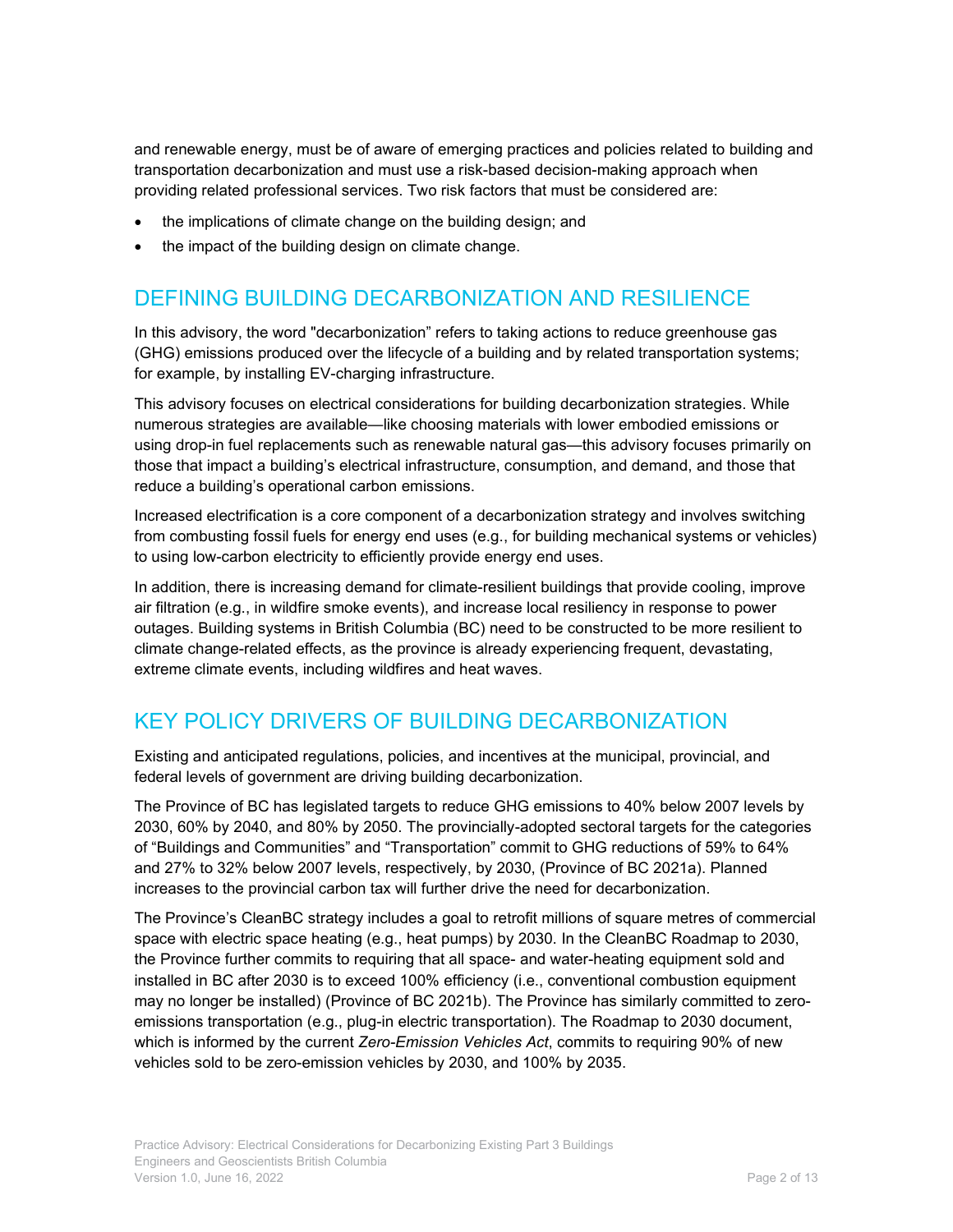In addition, the federal Clean Fuel Standard (Government of Canada 2021) and the provincial *Greenhouse Gas Reduction (Renewable and Low Carbon Fuel Requirements) Act* and *Renewable and Low Carbon Fuel Requirements Regulation*—known collectively as the "BC low carbon fuel standard"—are further driving transportation electrification.

### <span id="page-2-1"></span>HOLISTIC BUILDING DECARBONIZATION

Engineering professionals who are providing retrofit services that are specifically focused on, or could include, building decarbonization must address life-safety considerations and encourage integrated design and holistic thinking to maximize opportunities for decarbonization.

Energy-efficient and cost-efficient building decarbonization is achieved through collaboration with project professionals and partners, including the following:

- Building owners and building occupants
- Authorities having jurisdiction
- **Energy auditors**
- Mechanical engineers, electrical engineers, structural engineers, acoustical consultants
- Utility providers (e.g., BC Hydro, FortisBC, municipalities<sup>1</sup>)
- Architects
- Building enclosure engineers
- Tradespersons (electrical, gas, plumbing)

Engineering professionals should consider decarbonizing existing Part 3 buildings in the following situations:

- A building owner is required or incentivized by federal, provincial, local, or utility-provider policies or programs to achieve GHG reductions or implement energy-efficiency improvements.
- Building mechanical system(s) are being replaced, upgraded, or added (e.g., air conditioning).
- Changes to building systems are being considered that will change building electrical demand or peak load, including adding building or EV energy management systems (EVEMS).
- Building-scale renewable energy installations (e.g., solar photovoltaic [solar PV] technology) are being installed or considered.
- Energy efficiency, building envelope, or structural improvements are being implemented or considered, including in an adjacent parkade (as these can present opportunities for EV-charging retrofits).
- New, additional, or future EV-charging infrastructure is being installed or considered.
- Building condition assessments, strata depreciation reports, and other facilities assessments are planned or being carried out.
- Building owners or occupants are seeking resiliency and risk mitigation from climate impacts, including wildfire smoke and other air pollutants, heat waves, and extreme temperatures.

Each of these situations presents an opportunity for building decarbonization, although the scope of work, as well as the order and degree of engaging other professionals and stakeholders, may differ.

<span id="page-2-0"></span><sup>&</sup>lt;sup>1</sup> Five municipalities in BC manage their own utilities: City of Grand Forks, City of Nelson, City of New Westminster, City of Penticton, and District of Summerland.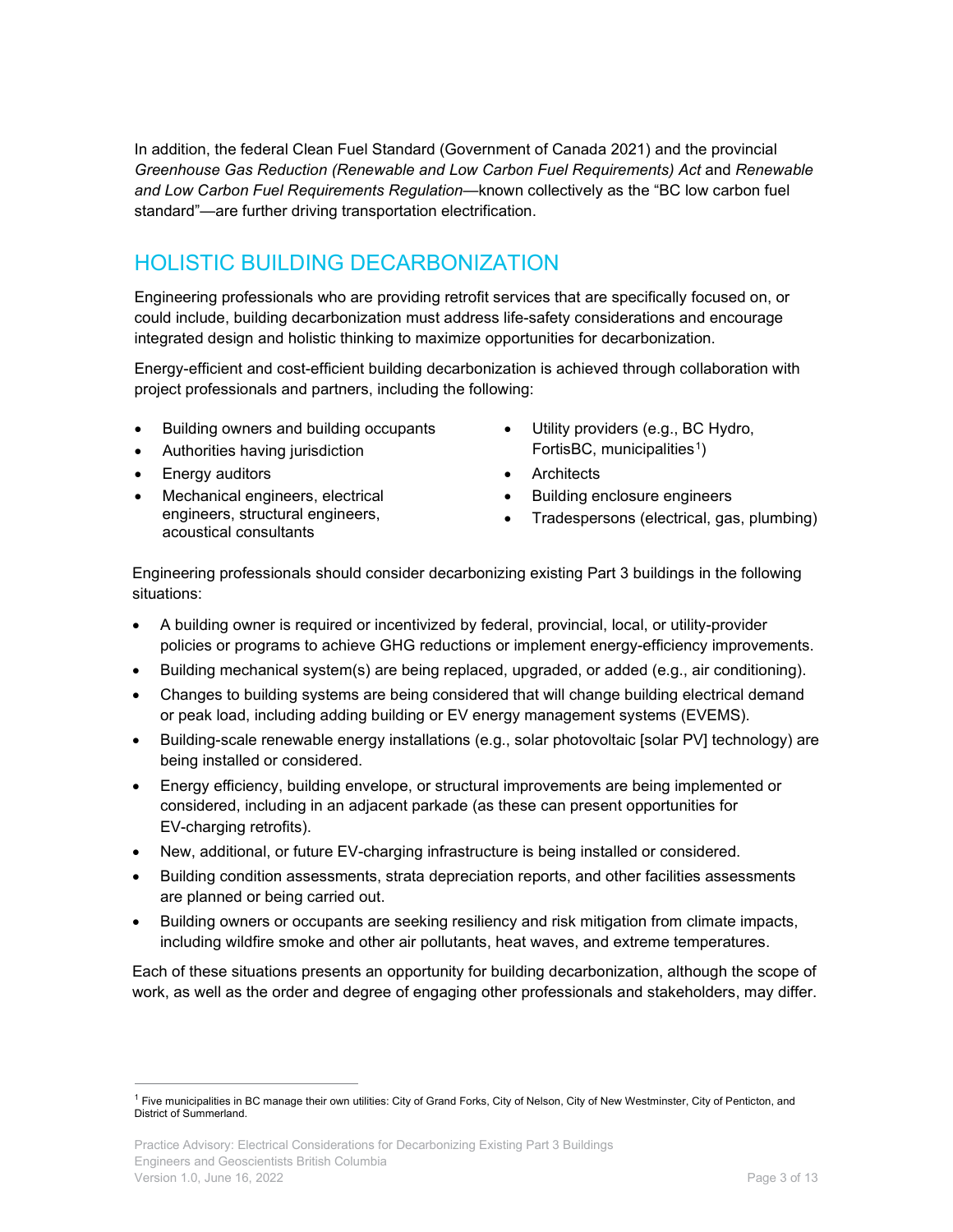# PROFESSIONAL PRACTICE

As noted above, this advisory focuses on electrical considerations for decarbonization strategies for existing buildings classified under Part 3 of the *British Columbia Building Code* (*BCBC*). Decisions related to electrification are central to a decarbonization strategy, and there is increasing demand for climate-resilient buildings that provide cooling, improve air filtration (e.g., in wildfire smoke events), and increase local resiliency in response to power outages.

### PROJECT DESIGN

Holistic project design is critical to the success of decarbonization retrofits of existing buildings.

Engineering professionals should consider each of the following at the earliest opportunity when involved in such projects:

- Full range of decarbonization opportunities
	- − Analyze opportunities to decarbonize building systems in all situations noted in [Holistic](#page-2-1)  [Building Decarbonization](#page-2-1) above, and be aware of and in compliance with all applicable government and utility-provider policies and regulations that impact the building.
	- − Consider opportunities for energy efficiency, fuel switching, energy management systems, and onsite renewable energy, in order to provide electrical capacity, minimize the need for electrical service upgrades, and reduce electrical utility costs.
- Electrical demand
	- − Assess the capacity of the electrical system, and consider potential sources of future demand under decarbonization scenarios. For example:
		- mechanical-system retrofits should consider the effects of future EV-charging needs on total capacity and demand, and EV-charging retrofits should factor in current or future electrification of HVAC and domestic hot water; and
		- fuel-switching space heating and/or hot-water heating will increase demand, while retrofitting electric-resistance heating (i.e., baseboards) with high-efficiency retrofits (e.g., heat pumps) will result in increased capacity.
	- − Analyze electrical capacity and opportunities to improve energy efficiency, such as installing better insulation—which would reduce electrical demand—before mechanical equipment is sized, to help limit oversizing of the equipment and any associated negative impacts. For example:
		- oversized heat pumps experience "short-cycling," turning on and off more frequently, which reduces their efficiency and lifespan, and impacts building comfort.
- Electrical load management and utility demand response
	- − View each building as part of a connected regional grid and not as an isolated point downstream from the utility connection and meter. Since each building in a given area represents just one load of many being supplied by a transformer, if the transformer is overloaded, it may not be possible for the building to electrify until that transformer is upgraded.
	- − Engage utility providers early in a project's life cycle regarding peak load and the impact on local grid capacity. Energy management systems should also be strategically leveraged to optimize performance during peak load conditions.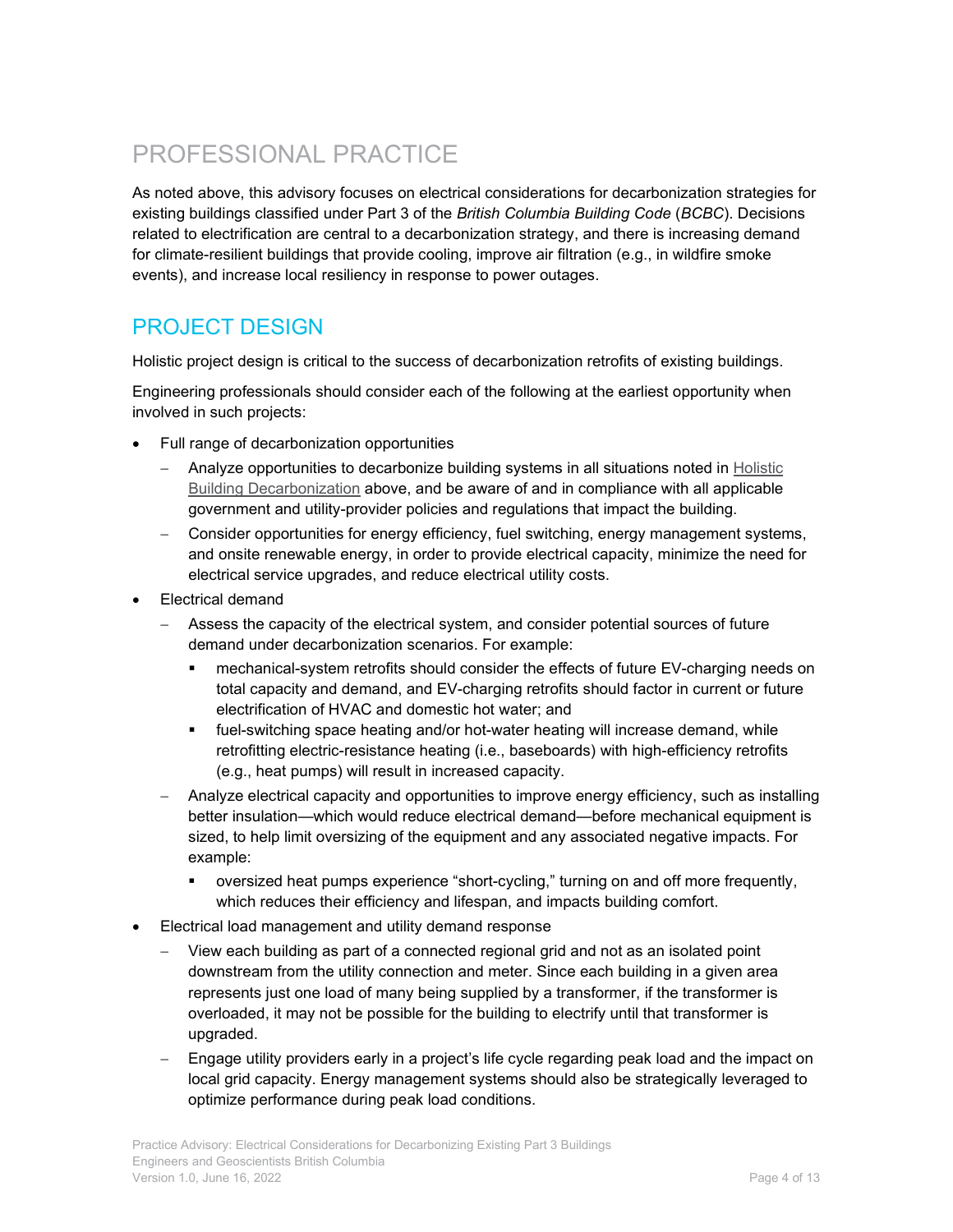- Program and rebate opportunities
	- − Conduct a detailed energy assessment or audit, to provide an overview of energy-reduction opportunities across the building and an estimate of potential GHG reductions, both of which inform program and rebate eligibility.
	- − Consider all available programs and rebates, which are typically specific to geography, technology, building type, or end user, and emerge and evolve frequently.
- Climate risk and resilience
	- − Consider opportunities to add or improve building cooling and air filtration (e.g., via heat pumps). Decarbonizing buildings presents opportunities to increase building climate resilience and improve building occupant safety, health, and comfort.
	- − Consider the building's suitability for on-site renewable energy installations (e.g., solar PV, solar thermal, or geothermal), as they have the potential to reduce costs when tied to the electricity grid. When combined with battery energy storage systems, these installations can act as a resilience measure against power outages.
	- − Consider and take steps to minimize operational risks and address safety risks in project and system design. For example, electrical equipment located in underground mechanical or electrical service rooms or parkades could be susceptible to flooding.

### PERMITTING

Project and system design, and the associated choices of technology, can impact permitting complexity and requirements. Two documents—the CleanBC Roadmap to 2030 (Province of BC 2021b) and the Building Electrification Roadmap (Integral Group 2021)—identified streamlining permitting processes to support low-carbon and electrification projects as a key priority, with work underway by local governments, utility providers, and regulatory agencies.

Engineering professionals should be proactive in liaising with the authority having jurisdiction (AHJ)—which is typically a municipality or Technical Safety BC (TSBC)—to identify permitting requirements related to the project.

In addition, engineering professionals should consider other possible permitting requirements of a decarbonization project, such as the following:

- A development permit or variance may be needed for designs that impact building height or sightlines (e.g., rooftop installations of variable refrigerant flow heat pumps or solar PV), parking (e.g., locating heat-pump condensing units in parkades), or setback requirements.
- Local noise bylaws, which may provide specific guidance on heat pumps, should be reviewed by acoustical consultants when selecting technologies.
- Rooftop installations that increase structural load can trigger the need for a building permit, as can designs that require penetrations to a roof, floor, wall (especially a demising wall), or vapour barrier. Collaboration with structural and mechanical engineers, architects, and acoustical and building enclosure consultants may be required, in order to select appropriate designs and secure professional assurances for permitting.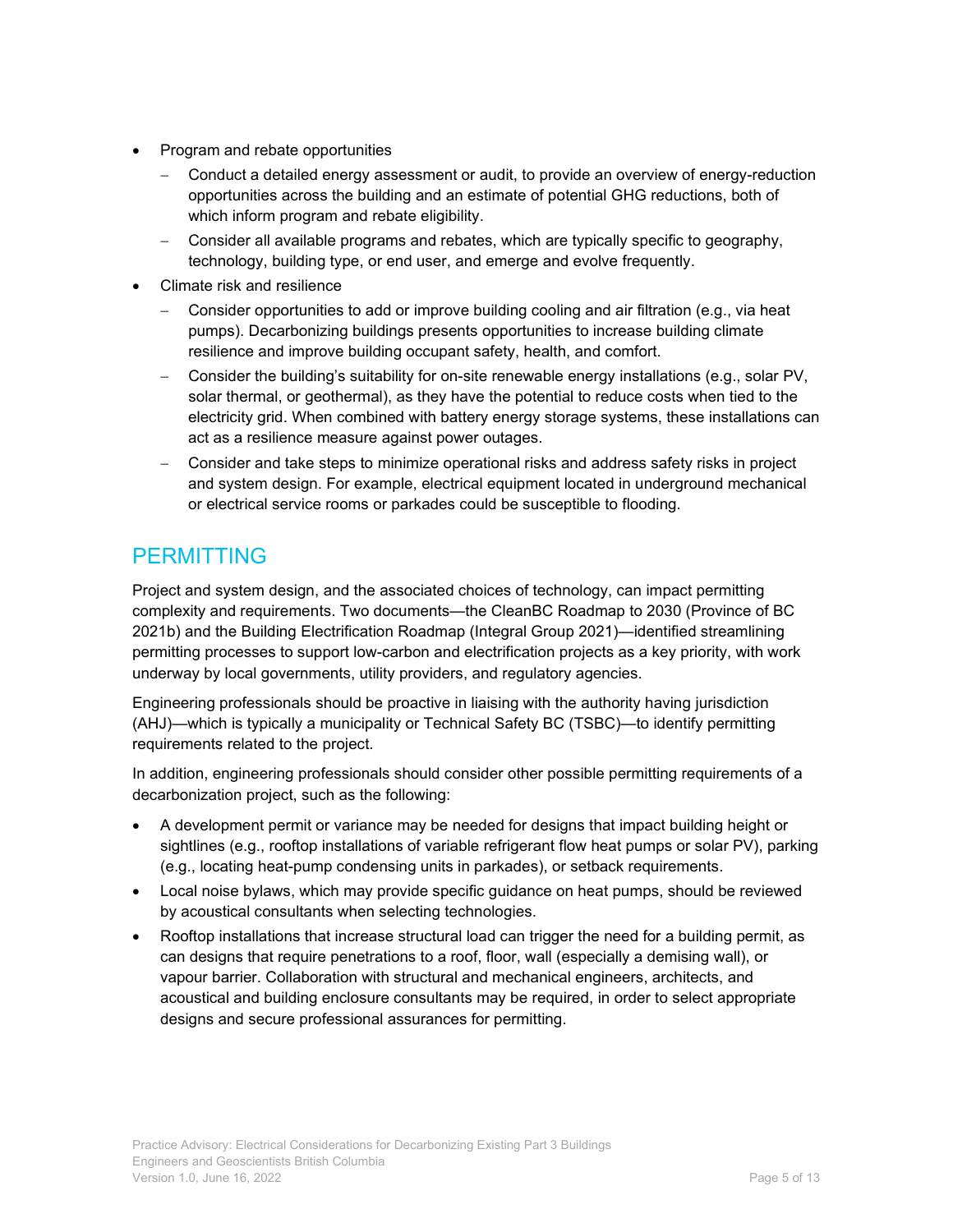### CODE REQUIREMENTS

The *BC Electrical Code* defines safety standards for protecting electrical workers and end users, and prescribes installation methods. Recent updates that apply to decarbonization projects include sections on solar PV installations and energy storage. As well, the *Power Engineers, Boiler, Pressure Vessel and Refrigeration Safety Regulation*, which adopts the CSA B52-13, Mechanical Refrigeration Code (which is relevant to heat pumps), is anticipated to be updated to better address the topics of electrification and refrigerants with low global warming potential (GWP).

Engineering professionals must meet code requirements and be aware of guidance published by TSBC and the AHJ for their project. Engineering professionals should also be aware of the following code changes regarding EVEMS.

EVEMS were enabled under Section 8 of the 2018 *Canadian Electrical Code* (*CE Code*). Rule 8-500 of the *CE Code* establishes criteria under which EVEMS are permitted to monitor electrical loads in services, feeders, and branching circuits for controlling loads for EV supply equipment (EVSE, also referred to as EV chargers). Previously, loads for EVSE had been calculated with a demand factor of 100%, increasing calculated load for building services and feeders. The 2018 *CE Code* relaxed the rules for calculating EVSE demand under certain conditions by adding the following two subrules:

- Subrule 8-106(10), which allows the demand load for EVSE controlled by an EVEMS to equal the maximum load allowed by the EVEMS; and
- Subrule 8-106(11), which removes the requirement to include the demand load for the EVSE in the determination of the calculated load under certain scenarios.

Although these provisions exist, implementation of an EVEMS is at the discretion of the AHJ's electrical inspector. For additional guidance, refer to the following bulletins published by TSBC and the City of Vancouver regarding EVEMS:

- Information Bulletin: Electric Vehicle Energy Management Systems (TSBC 2018)
- Bulletin: Electric Vehicle Charging for Buildings (City of Vancouver 2021)

The current *BC Electrical Code* does not address using energy management systems to control building energy end uses (e.g., space heating, domestic hot water). The use of energy management systems is therefore dependent on the professional judgment of engineering professionals, project teams, and the AHJ.

Future code updates may enable dynamic energy management systems at the electrical panel level to allow load shedding and maximize existing electrical capacity. Until then, engineering professionals must take care not to exceed the capacity of the system in retrofit projects where buildings may be at or near capacity.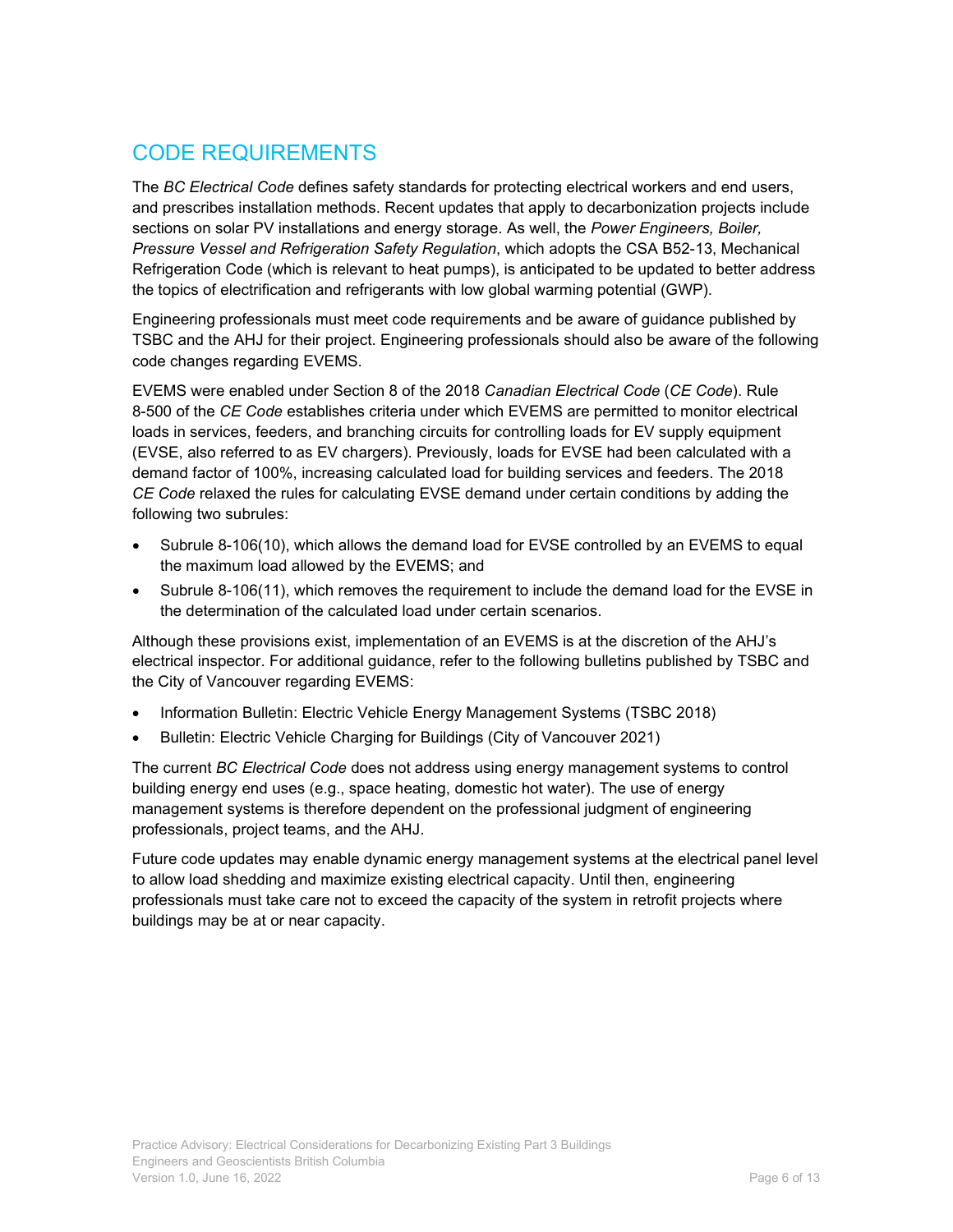### ENGAGEMENT WITH UTILITY PROVIDERS

Early engagement with utility providers reduces the risk of unforeseen delays and costs associated with changes and/or upgrades to electrical infrastructure. Engineering professionals should be aware of electric tariffs (i.e., terms and conditions) relevant to the building, such as clauses related to load changes or thresholds above which the utility provider must be notified.

Where new electrical services are required to meet loads associated with electrification, engineering professionals should provide documentation to utility providers regarding project electrical demand (BC Hydro 2021a). Wherever possible, engineering professionals should give utility providers up-todate and accurate total and peak (summer and winter) consumption data, to allow detailed impact analysis. As well, planning for existing buildings often benefits from historical usage data<sup>[2](#page-6-0)</sup>. Engineering professionals should consider collecting and providing such information in all projects, to allow utility providers to accurately analyze infrastructure impacts; this is particularly relevant in northern and central BC, due to lower relative distribution of resources.

Decarbonization can impact utility costs and rates. Partial or near-total electrification of buildings that previously relied on fossil fuels can result in changes to electric and fossil fuel utility rates. Consequently, fuel switching may shift utility costs to tenants, which can impact low-income tenants significantly. Energy modelling could help project the utility cost changes subsequent to electrification.

Engineering professionals or other project professionals should discuss these impacts with their clients. Project teams should consider the potential of present and future utility demand-response programs that provide incentives for building upgrades and EV-charging infrastructure, to time their electrical consumption in a way that is more optimal for the electric grid, and to determine how designs can enable such demand response.

### ELECTRIC VEHICLE (EV) CHARGING INFRASTRUCTURE

EV-charging infrastructure consists of electrical systems used for EV charging and encompasses the EVEMS. The EVEMS includes technologies that monitor and control EV-charging loads, enable load sharing, and reduce needed electrical capacity and operational costs, potentially eliminating the need for costly new electrical services.

EVEMS are increasingly being used to deploy EV charging at scale, because the systems can accommodate higher numbers of EVs within the finite electrical capacity of existing buildings. The SAE J1772, Electric Vehicle and Plug in Hybrid Electric Vehicle Conductive Charge Coupler standard defines different levels of EVSE, summarized in [Table 1.](#page-7-0)

<span id="page-6-0"></span> $2$  Utility-specific metering and data may differ (e.g., New Westminster utility meters are analog, so peak load data is not available).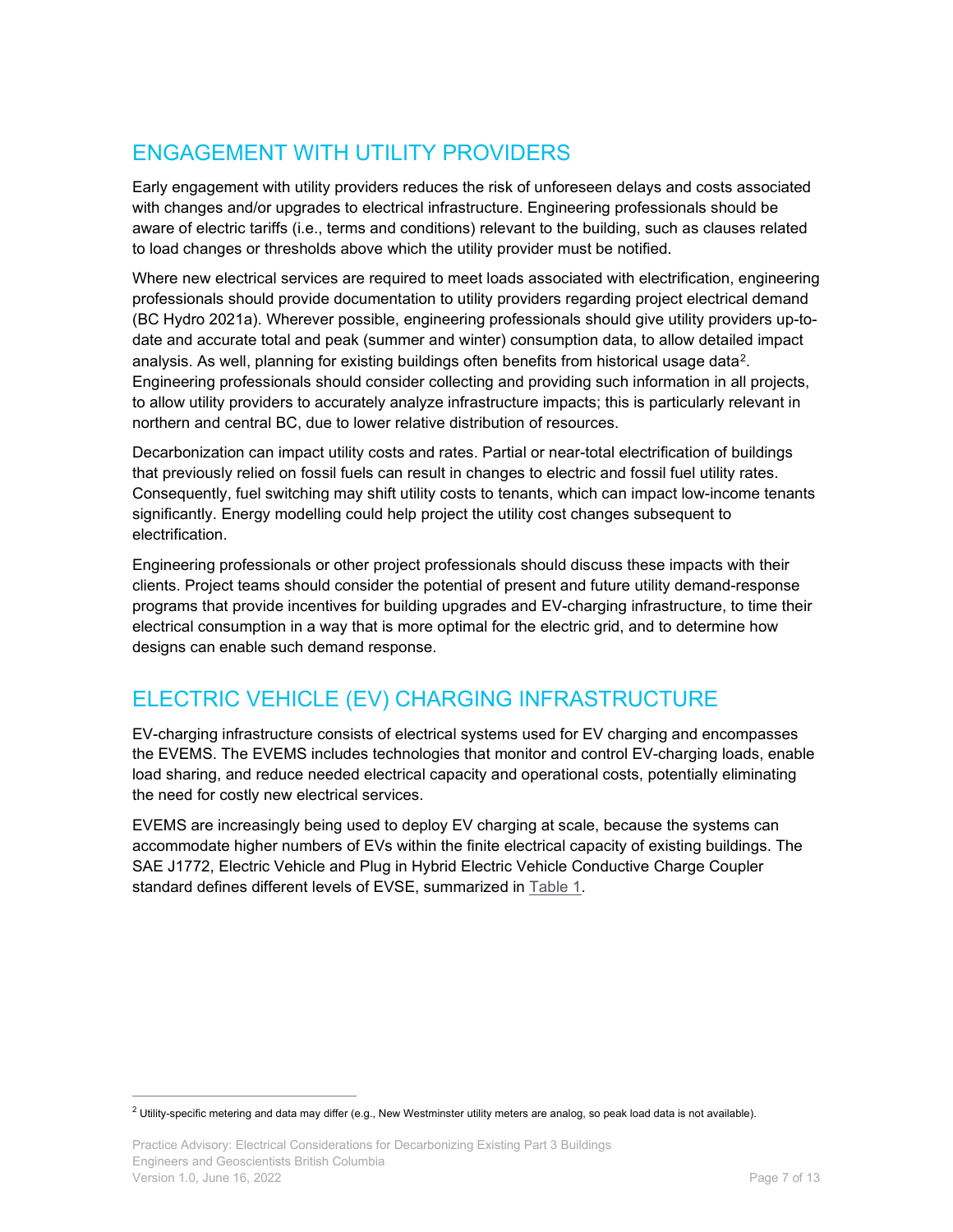| <b>POWER TYPE</b>                  | <b>POWER SOURCE</b>                            | <b>VOLTAGE</b><br><b>OUTPUT</b><br>(V) | <b>CURRENT</b><br><b>OUTPUT</b><br>(A) | <b>POWER</b><br><b>OUTPUT</b><br>(kW) | <b>SPEED</b><br><b>OF</b><br><b>CHARGE</b> | <b>RANGE PER</b><br><b>HOUR</b><br>(km) |
|------------------------------------|------------------------------------------------|----------------------------------------|----------------------------------------|---------------------------------------|--------------------------------------------|-----------------------------------------|
| <b>AC Level 1</b>                  | 1 phase outlet<br>(NEMA 5-15R or 5-20R)        | 120                                    | $12$ to $16$                           | 1.44 to<br>1.92                       | Slow                                       | 3 to 8                                  |
| <b>AC Level 2</b>                  | 1 phase                                        | 208 to 240                             | ≤80                                    | $≤19.2$                               | Medium                                     | $~15$ to 120                            |
| <b>DC Fast</b><br>Charge<br>(DCFC) | Not specified (typically<br>3-phase / 480V AC) | 50 to 1,000                            | $<$ 400                                | $<$ 400                               | Fast to<br>Very Fast                       | $~150$ to 2.500                         |

<span id="page-7-0"></span>

|  |  |  | Table 1: Summary of Electric Vehicle Supply Equipment (EVSE) |  |
|--|--|--|--------------------------------------------------------------|--|
|  |  |  |                                                              |  |

Engineering professionals should understand and analyze the driving habits and EV-charging needs of current and future building users, as these will impact decisions about the number and power type (i.e., Level 1, Level 2, DCFC) of stations. The Province of BC's EV Ready rebate program includes an EV Ready plan component, which can be used as guidance to analyze factors such as building demographics, driving distances, and other key variables (BC Hydro 2021b; FortisBC 2022).

Conceptual designs for EV plans should consist of single-line diagrams, parking layouts, and wiring plans, and should include calculations of electrical loads for different design options and confirmation of capacities. For example, buildings located in remote or rural regions will likely require designs that support charging for vehicles with larger batteries and more intensive charging needs, due to the longer average driving distances in those areas. Engineering professionals should consider the resilience of EV-charging systems and assess the need for redundancy in regions with fewer charging stations spread across longer distances and possibly more extreme temperatures and conditions.

For new building construction, many local governments in BC require EV-ready installations, which refers to parking spaces with an adjacent energized electrical outlet (typically capable of Level 2 charging) for the purpose of future EV charging. These requirements, which are typically implemented via zoning or parking bylaws, increase the long-term resilience of buildings, and accelerate access to and availability of EV charging.

For existing buildings, EV-ready retrofits are a policy option to support the transition to electricpowered mobility, especially for multi-unit residential buildings (MURBs). There are two approaches:

- comprehensive 100% EV-ready retrofits; or
- incremental installations of EV-charging systems.

Critically, a comprehensive EV-ready retrofit would facilitate the integration of an EVEMS and significantly reduce costs per parking space, while also promoting compliance with anticipated demands and providing convenient access for all users. Incremental installations, it should be noted, may potentially exhaust building electrical capacity. Therefore, engineering professionals involved in incremental installations should consider future needs and the effect of future installations, advise the owner and project team of the risks, document decisions, and design accordingly.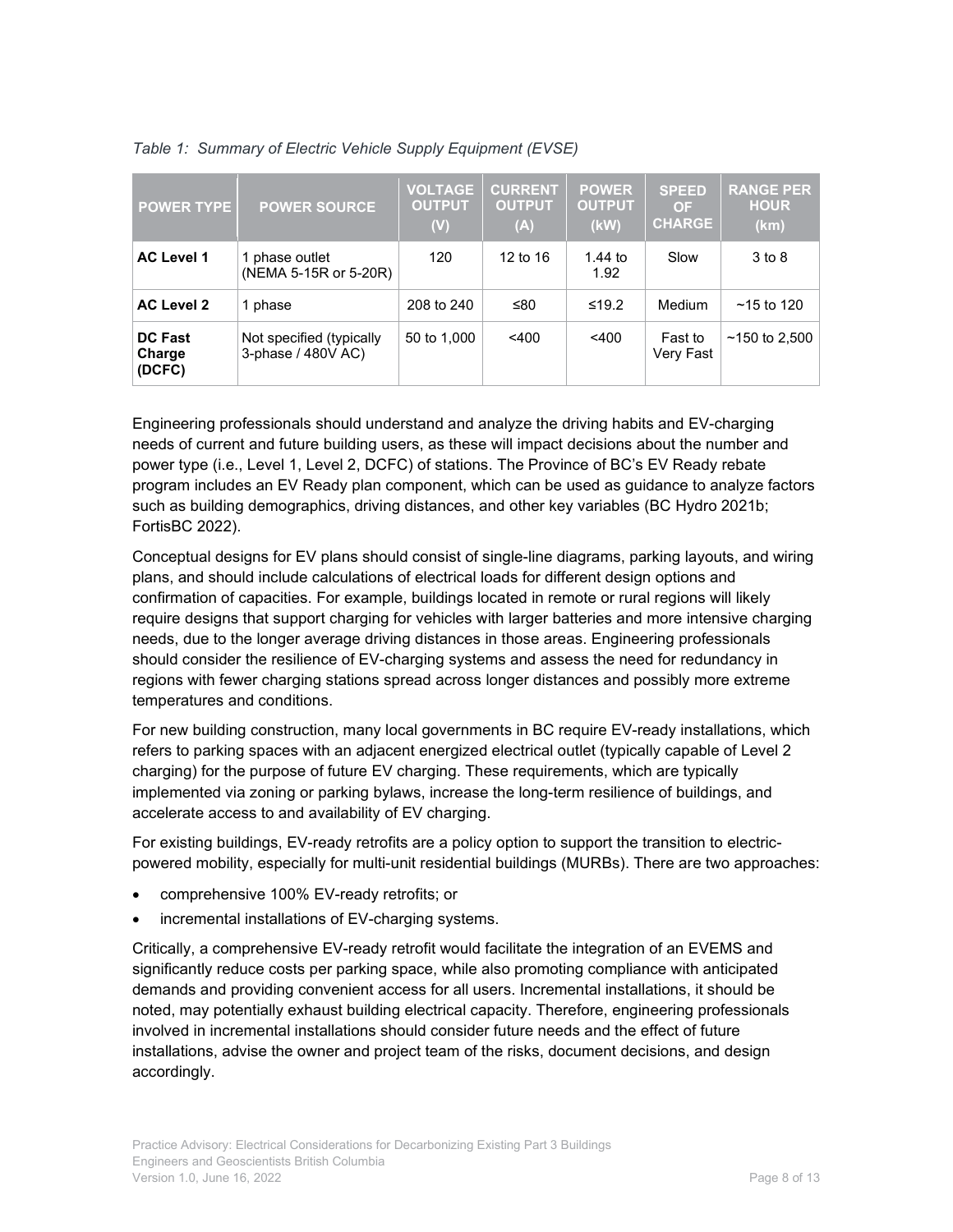### TECHNOLOGICAL CONSIDERATIONS

To support a building system's compliance with anticipated demands, and to promote maximum possible decarbonization, design teams should consider technologies that align with future policy direction, in addition to meeting mandatory requirements of existing regulations and standards.

Energy-efficient, low-carbon, and mature electric building technologies are available that can be implemented in both new and retrofit applications (NBI 2021). The following subsections include a brief overview of these technologies. For technological considerations related to building enclosure aspects in decarbonizing buildings, refer to the *Practice Advisory – Climate Change Considerations for Building Enclosure Engineers* (Engineers and Geoscientists BC 2022).

Engineering professionals working on decarbonization projects should be aware of emerging technologies and consider those that are suitable and appropriate for their particular project, while both meeting current requirements and anticipating future requirements.

#### **HEAT PUMPS**

#### Electrical Demand and System Sizing

The building's existing electrical installation and the existing electrical load should be assessed, to determine whether the existing electrical installation has sufficient spare capacity to support the requirements of the heat-pump system, including any supplementary heating.

Heating and cooling loads should be determined by using recognized sizing methods, such as those from the CSA F280-12, Determining the Required Capacity of Residential Space Heating and Cooling Appliances standard, and paying attention to performance factors such as the heating seasonal performance factor (HSPF) and, for cooling, the seasonal energy efficiency ratio (SEER).

#### Geographic and Application-specific Considerations

Cold-climate heat pumps may be required for buildings in BC's northern and interior regions<sup>[3](#page-8-0)</sup> (NEEA 2020). Dual-fuel systems that rely on natural gas or electrical heating, such as induction heaters for backup during peak demand, are another option when designing for cold climates. Ground-source and natural-gas heat pumps have useful applications for large commercial or industrial applications. Central heat pump water heaters, especially the low-GWP options, can maximize the extent of Part 3 building decarbonization.

#### **Refrigerants**

Refrigerant leakage is one of the biggest contributors to climate change within the building industry and can have a larger impact than operational GHG emissions (Integral Group 2020). Engineering professionals should help building owners be aware of the impacts of refrigerant leakage from heat pumps, and encourage frequent maintenance and education of operations and maintenance staff.

Low-GWP refrigerant heat pump systems—such as those using ammonia,  $CO<sub>2</sub>$ , H<sub>2</sub>O, and propane—produce lower lifetime GHG emissions and are expected to become increasingly

<span id="page-8-0"></span><sup>&</sup>lt;sup>3</sup> The Northwest Energy Efficiency Alliance (NEEA) maintains a searchable "Cold Climate Air Source Heat Pump List" of variable-capacity ductless heat pump systems sold in North America that meet the Northwest Cold Climate Specification of COP ≥1.75 @ 5°F as reported by the manufacturer.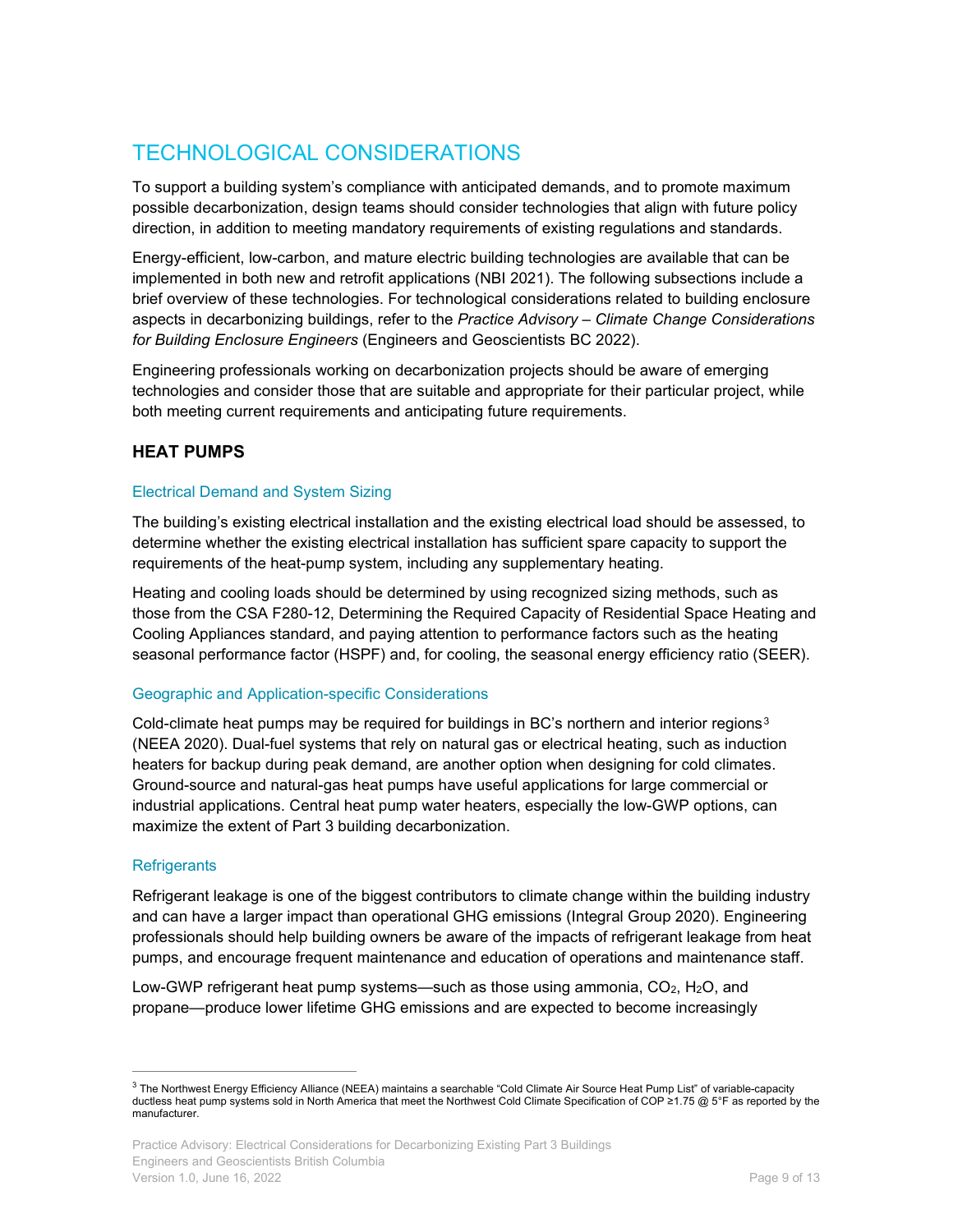available in the future (and certified for use in BC), due to the mandatory national phasedown of hydrofluorocarbons and restrictions on products containing them<sup>[4](#page-9-0)</sup> (Integral Group 2020).

Engineering professionals should work with other professionals to specify electrical considerations and provide recommendations on the lowest impact option(s) (i.e., systems that reduce both overall refrigerant charge and refrigerant GWP).

#### **ENERGY MANAGEMENT SYSTEMS**

Building energy management systems (BEMS) are sophisticated control systems for individual buildings or groups of buildings that use computers and distributed microprocessors for monitoring, data storage, and communication (IEA 1997). They can include attributes from multiple building control and management functions, such as heating, ventilation, and air conditioning, as well as lighting, fire protection, security, maintenance, and energy management (Levermore 2000).

BEMS and EVEMS enable strategic use of existing capacity, reduce demand, and mitigate oversizing of equipment and electrical supply infrastructure. They reduce or eliminate reliance on carbon-intensive backup energy during times of peak demand, and improve security and emergency procedures.

BEMS can monitor and integrate heating, cooling, and other functions of multiple related buildings (e.g., campus, residential complex, manufacturing) and can achieve higher energy savings than each building could individually.

Several recent reports outline different EVEMS configurations and comment on their potential applications (CSA Group 2019; City of Richmond 2018).

Engineering professionals should consider integration of BEMS and EVEMS into retrofit projects.

#### **ON-SITE RENEWABLE INSTALLATIONS AND BATTERY STORAGE**

On-site renewable energy sources, such as solar PV, provide local energy resilience against power outages when paired with battery storage. They also balance electricity demand, facilitate net-zero energy targets, and can improve the business case for energy retrofits (e.g., in MURBs) (Pembina Institute 2020).

Engineering professionals should consider renewable energy sources, particularly for buildings in remote or rural areas that experience more frequent grid disruptions. Central heat pump water heaters for multifamily and institutional applications that feature integrated demand control capability can act as a battery by generating and storing hot water during favourable pricing conditions.

<span id="page-9-0"></span><sup>4</sup> The *Montreal Protocol on Substances that Deplete the Ozone Layer* and subsequent Kigali Amendment require the phasedown of hydrofluorocarbon (HFC) refrigerants by 70% by 2030 and 85% by 2036 to reduce GHG emissions. Canada's *Ozone-depleting Substances and Halocarbon Alternatives Regulation* was subsequently amended and places restrictions on ozone-depleting substances (ODS) and products that contain them, including conventional high-GWP HFCs used in heat pumps.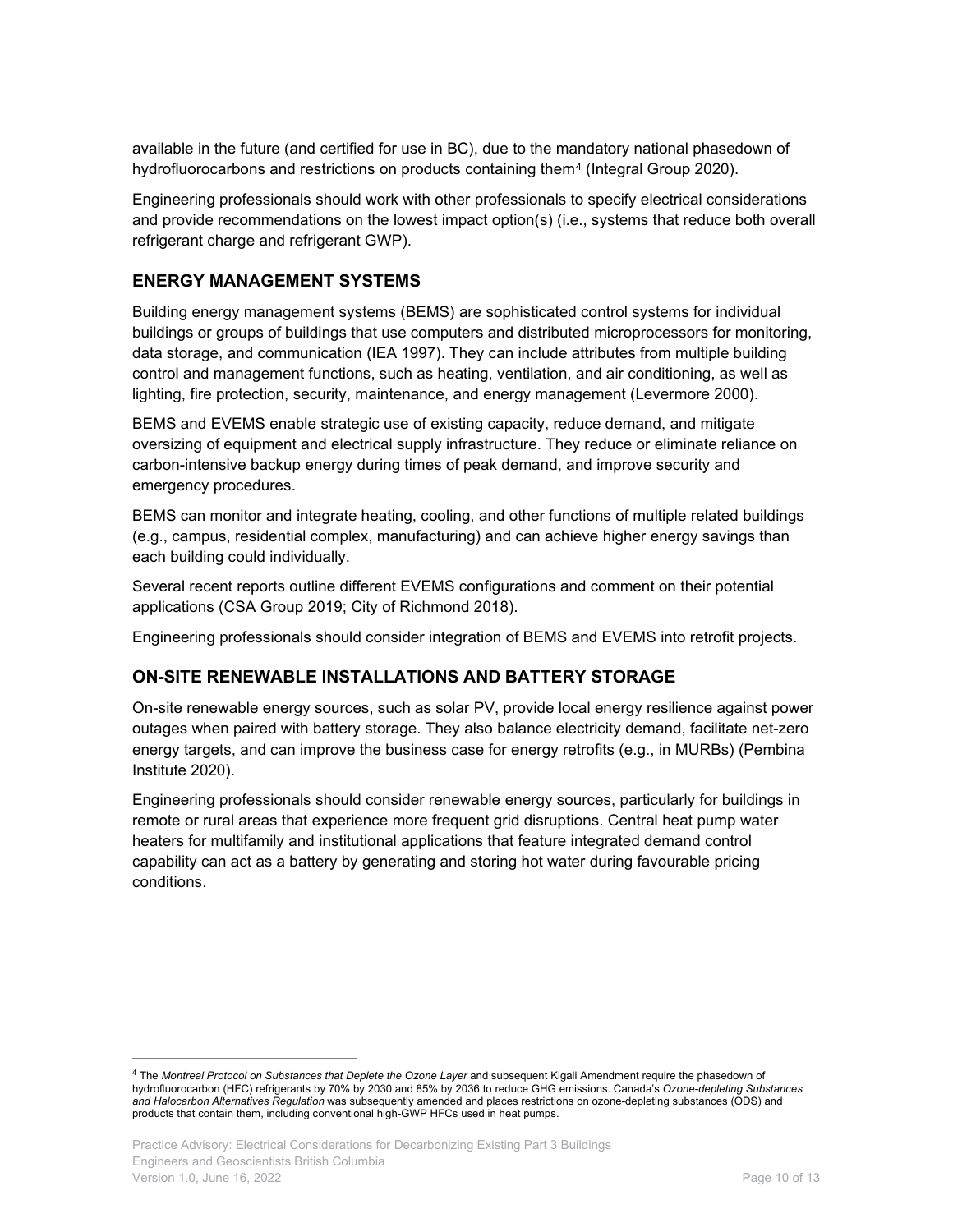#### **ELECTRIC APPLIANCES**

Engineering professionals should consider specifying appliances that use less energy and produce fewer GHG emissions, such as electric cooking (e.g., induction) and laundry appliances (e.g., heat pump clothes dryers) in MURBs and the commercial hospitality sector (FRESCo Building Efficiency 2021). Conversion from gas to electric cooking also increases indoor air quality and occupant health.

Engineering professionals should note that an additional 240V electrical outlet may be required when converting certain appliances from gas to electric.

## REFERENCES

### LEGISLATION AND REGULATIONS

Greenhouse Gas Reduction (Renewable and Low Carbon Fuel Requirements) Act [SBC 2008], Chapter 16.

Power Engineers, Boiler, Pressure Vessel and Refrigeration Safety Regulation [B.C. Reg 104/2004].

Renewable and Low Carbon Fuel Requirements Regulation [B.C. Reg. 394/2008].

Safety Standards Act [SBC 2003], Chapter 39.

Zero-Emission Vehicles Act [SBC 2019], Chapter 29.

### REFERENCES

BC Hydro. 2021a. BC Hydro and Power Authority – 2021 Integrated Resource Plan. Vancouver, BC: BC Hydro. [accessed: 2022 Apr 26]. [https://www.bchydro.com/content/dam/](https://www.bchydro.com/content/dam/BCHydro/customer-portal/documents/corporate/regulatory-planning-documents/integrated-resource-plans/current-plan/integrated-resource-plan-2021.pdf) [BCHydro/customer-portal/documents/corporate/regulatory-planning-documents/integrated](https://www.bchydro.com/content/dam/BCHydro/customer-portal/documents/corporate/regulatory-planning-documents/integrated-resource-plans/current-plan/integrated-resource-plan-2021.pdf)[resource-plans/current-plan/integrated-resource-plan-2021.pdf.](https://www.bchydro.com/content/dam/BCHydro/customer-portal/documents/corporate/regulatory-planning-documents/integrated-resource-plans/current-plan/integrated-resource-plan-2021.pdf)

BC Hydro. 2021b. EV Charging Rebates for Apartment and Condo Buildings. [website]. Vancouver, BC: BC Hydro. [accessed: 2022 Apr 26]. [https://electricvehicles.bchydro.com/](https://electricvehicles.bchydro.com/incentives/charger-rebates/apartment) [incentives/charger-rebates/apartment.](https://electricvehicles.bchydro.com/incentives/charger-rebates/apartment)

City of Richmond. 2018. Electric Vehicle Charging Infrastructure in Shared Parking Areas: Resources to Support Implementation and Charging Infrastructure Requirements. Prepared by AES Engineering. [accessed: 2022 Apr 26]. [https://www.richmond.ca/\\_\\_shared/assets/](https://www.richmond.ca/__shared/assets/EV_Charging_in_Shared_Parking_Areas_Report51731.pdf) EV Charging in Shared Parking Areas Report51731.pdf.

City of Vancouver. 2021. Electric Vehicle Charging for Buildings. Bulletin 2019-006-BU/EL. September 20, 2021. [accessed: 2022 Apr 26]. [https://vancouver.ca/files/cov/2019-006-electric](https://vancouver.ca/files/cov/2019-006-electric-vehicle-charging-for-buildings.pdf)[vehicle-charging-for-buildings.pdf.](https://vancouver.ca/files/cov/2019-006-electric-vehicle-charging-for-buildings.pdf)

CSA Group. 2019. Electric Vehicle Energy Management Systems. [accessed: 2022 Apr 26]. [https://www.csagroup.org/wp-content/uploads/CSA-RR\\_ElectricVehicle\\_WebRes.pdf.](https://www.csagroup.org/wp-content/uploads/CSA-RR_ElectricVehicle_WebRes.pdf)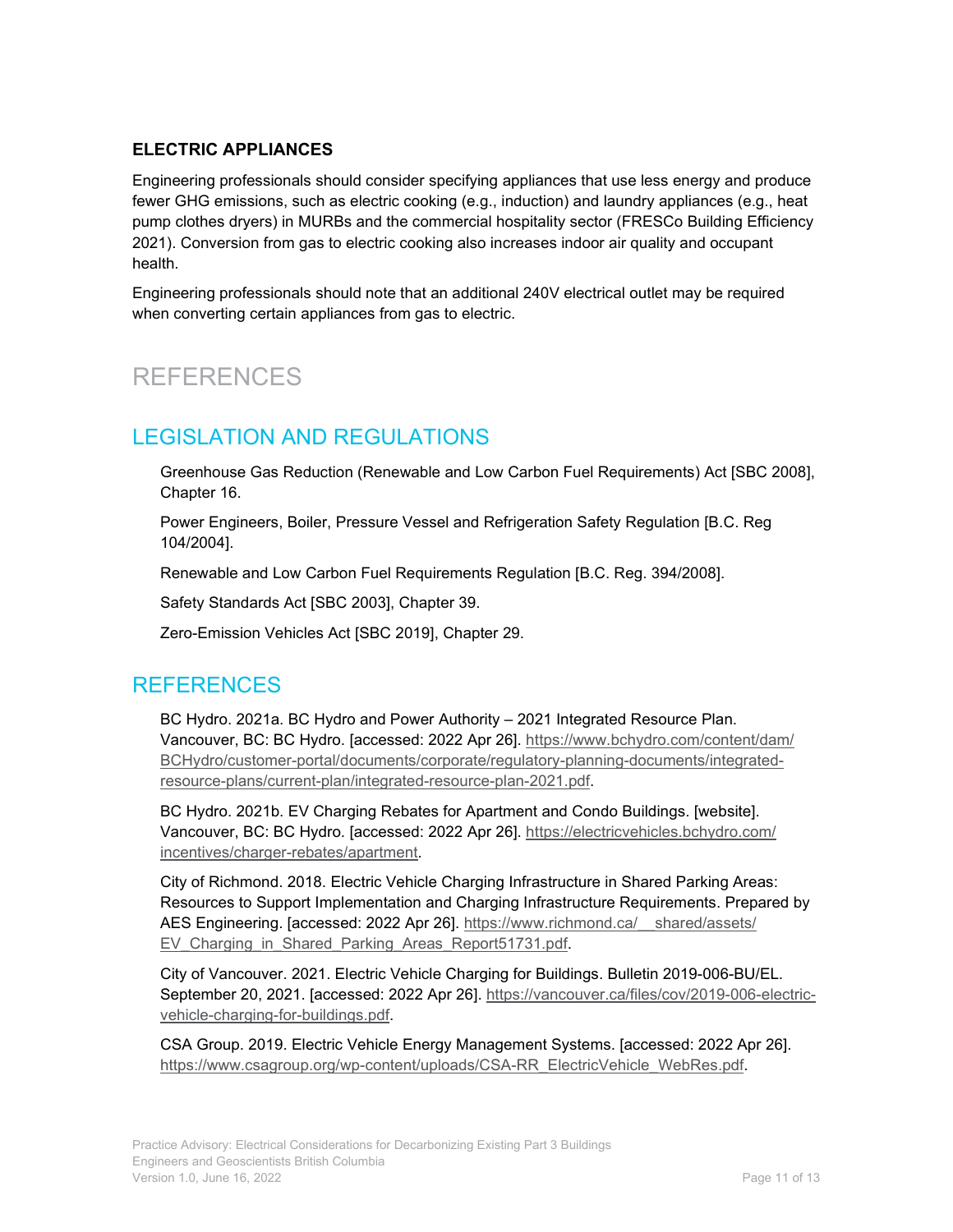Engineers and Geoscientists BC. 2022. Practice Advisory – Climate Change Considerations for Building Enclosure Engineers. Version 1.0. Burnaby, BC: Engineers and Geoscientists BC. [accessed: 2022 Apr 26]. [https://www.egbc.ca/app/Practice-Resources/Individual-](https://www.egbc.ca/app/Practice-Resources/Individual-Practice/Guidelines-Advisories/Document/01525AMWZ4OQNSFQRDEBA2GUPT6CRPJG7U/Climate%20Change%20Considerations%20for%20Building%20Enclosure%20Engineers)[Practice/Guidelines-Advisories/Document/01525AMWZ4OQNSFQRDEBA2GUPT6CRPJG7U/](https://www.egbc.ca/app/Practice-Resources/Individual-Practice/Guidelines-Advisories/Document/01525AMWZ4OQNSFQRDEBA2GUPT6CRPJG7U/Climate%20Change%20Considerations%20for%20Building%20Enclosure%20Engineers) [Climate%20Change%20Considerations%20for%20Building%20Enclosure%20Engineers.](https://www.egbc.ca/app/Practice-Resources/Individual-Practice/Guidelines-Advisories/Document/01525AMWZ4OQNSFQRDEBA2GUPT6CRPJG7U/Climate%20Change%20Considerations%20for%20Building%20Enclosure%20Engineers)

Engineers and Geoscientists BC. 2021. Climate Change Action Plan. Version 1.0. March 15, 2021. Burnaby, BC: Engineers and Geoscientists BC. [accessed: 2022 Apr 26]. [https://www.egbc.ca/getmedia/50e4e26b-30ad-46c8-8ca1-f06428af65dc/Engineers](https://www.egbc.ca/getmedia/50e4e26b-30ad-46c8-8ca1-f06428af65dc/Engineers-andGeoscientists-BC-Climate-Change-Action-Plan.pdf.aspx)[andGeoscientists-BC-Climate-Change-Action-Plan.pdf.aspx.](https://www.egbc.ca/getmedia/50e4e26b-30ad-46c8-8ca1-f06428af65dc/Engineers-andGeoscientists-BC-Climate-Change-Action-Plan.pdf.aspx)

Engineers and Geoscientists BC. 2020. Climate Change Action Plan: What We Heard Report. November 4, 2020. Burnaby, BC: Engineers and Geoscientists BC. [accessed: 2022 Apr 26]. [https://www.egbc.ca/getmedia/fdcb28dd-39f3-4972-b838-34c09ad3b1c3/Climate-](https://www.egbc.ca/getmedia/fdcb28dd-39f3-4972-b838-34c09ad3b1c3/Climate-ChangeAction-Plan-What-We-Heard-Report.pdf.aspx)[ChangeAction-Plan-What-We-Heard-Report.pdf.aspx.](https://www.egbc.ca/getmedia/fdcb28dd-39f3-4972-b838-34c09ad3b1c3/Climate-ChangeAction-Plan-What-We-Heard-Report.pdf.aspx)

FortisBC 2022. Electric Vehicle Charging. [website]. Surrey, BC: FortisBC. [accessed: 2022 Apr 26]. [https://www.fortisbc.com/services/sustainable-energy-options/electric-vehicle-charging.](https://www.fortisbc.com/services/sustainable-energy-options/electric-vehicle-charging)

FRESCo Building Efficiency. 2021. Electrification of Multi-Unit Residential Buildings. October 21, 2021. Prepared for LandlordBC. Vancouver, BC: FRESCo. [accessed: 2022 Apr 26]. [https://landlordbc.ca/wp-content/uploads/2021/10/FRESCo\\_Electrification-of-Multi-Unit-](https://landlordbc.ca/wp-content/uploads/2021/10/FRESCo_Electrification-of-Multi-Unit-Residential-Buildings_final-v3.pdf)[Residential-Buildings\\_final-v3.pdf.](https://landlordbc.ca/wp-content/uploads/2021/10/FRESCo_Electrification-of-Multi-Unit-Residential-Buildings_final-v3.pdf)

Government of Canada. 2021. Clean Fuel Standard. [website]. [modified: 2021 Jul 26; accessed: 2022 Apr 26]. Ottawa, ON: Government of Canada. [https://www.canada.ca/en/](https://www.canada.ca/en/environment-climate-change/services/managing-pollution/energy-production/fuel-regulations/clean-fuel-standard.html) [environment-climate-change/services/managing-pollution/energy-production/fuel](https://www.canada.ca/en/environment-climate-change/services/managing-pollution/energy-production/fuel-regulations/clean-fuel-standard.html)[regulations/clean-fuel-standard.html.](https://www.canada.ca/en/environment-climate-change/services/managing-pollution/energy-production/fuel-regulations/clean-fuel-standard.html)

Integral Group. 2021. British Columbia's Building Electrification Roadmap. Vancouver, BC: Integral Group. [accessed: 2022 Apr 26]. [https://www.zebx.org/wp-content/uploads/2021/04/](https://www.zebx.org/wp-content/uploads/2021/04/BC-Building-Electrification-Road-Map-Final-Apr2021.pdf) [BC-Building-Electrification-Road-Map-Final-Apr2021.pdf.](https://www.zebx.org/wp-content/uploads/2021/04/BC-Building-Electrification-Road-Map-Final-Apr2021.pdf)

Integral Group. 2020. Refrigerants and Environmental Impacts: A Best Practice Guide. Version 1: September 2020. Vancouver, BC: Integral Group. [accessed: 2022 Apr 26]. [https://www.integralgroup.com/news/refrigerants-environmental-impacts/.](https://www.integralgroup.com/news/refrigerants-environmental-impacts/)

International Energy Agency (IEA). 1997. Technical Synthesis Report: A Summary of IEA Annexes 16 & 17 Building Energy Management Systems. Energy Conservation in Buildings and Community Systems. [accessed: 06 Jun 2022]. [https://www.iea-ebc.org/Data/publications/](https://www.iea-ebc.org/Data/publications/EBC_Annex_16-17_tsr1.pdf) EBC Annex 16-17 tsr1.pdf.

Levermore GJ. 2000. Building Energy Management Systems; Application to Low-energy HVAC and Natural Ventilation Control. Second edition. London: Routledge. [https://doi.org/10.4324/9780203477342.](https://doi.org/10.4324/9780203477342)

Northwest Energy Efficiency Alliance (NEEA). 2020. Cold Climate DHP Specification. Cold Climate Air Source Heat Pump List. [website]. Portland, OR: NEEA. [accessed: 2022 Apr 26]. [https://neea.org/our-work/cold-climate-dhp-specification.](https://neea.org/our-work/cold-climate-dhp-specification)

New Buildings Institute (NBI). 2021. Building Electrification Technology Roadmap (BETR). Portland, OR: NBI. [accessed: 2022 Apr 29]. [https://newbuildings.org/resource/building](https://newbuildings.org/resource/building-electrification-technology-roadmap/)[electrification-technology-roadmap/.](https://newbuildings.org/resource/building-electrification-technology-roadmap/)